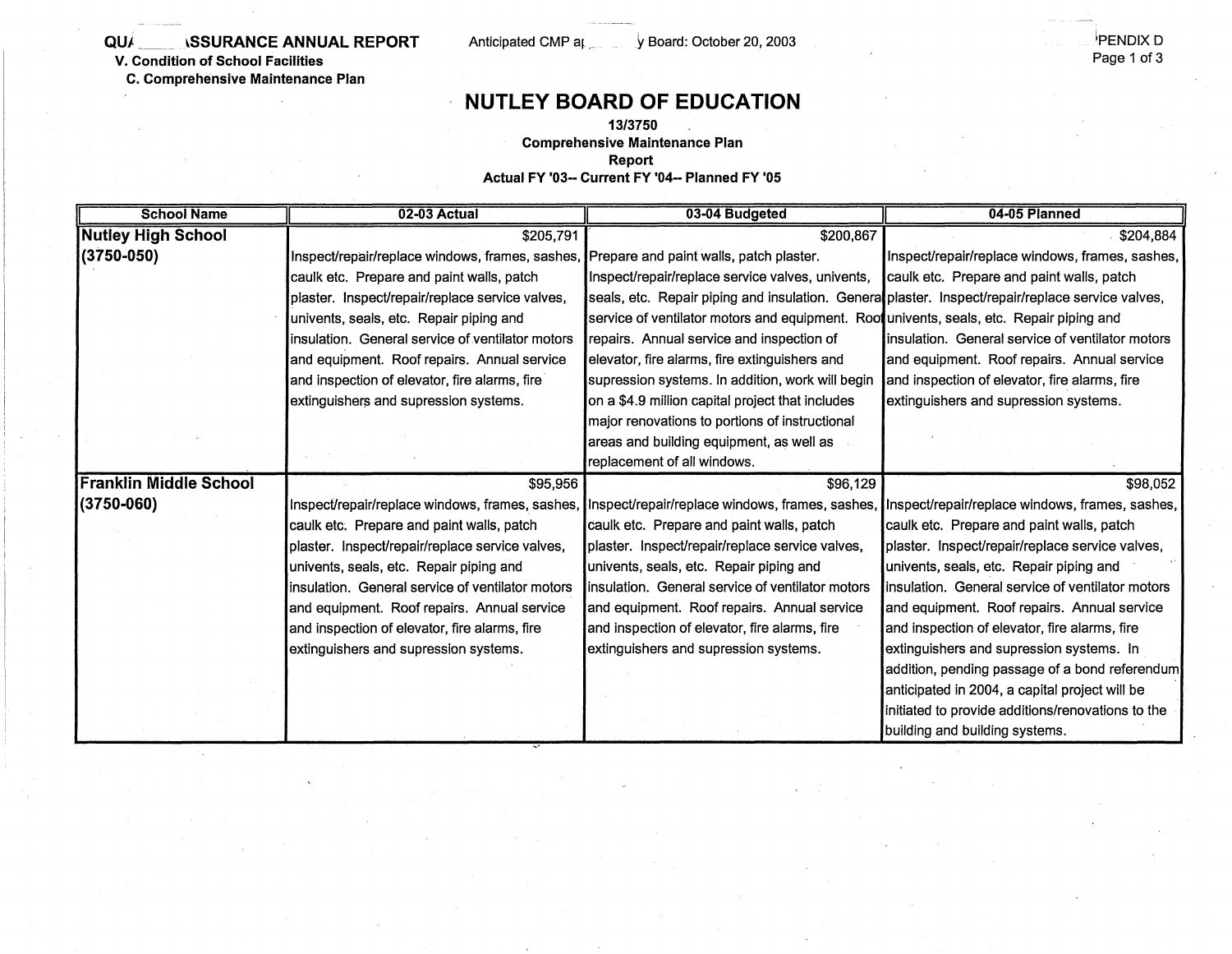**QUA \_\_ .. SSURANCE ANNUAL REPORT** 

**V. Condition of School Facilities** 

**C. Comprehensive Maintenance Plan** 

Anticipated CMP ap://board: October 20, 2003

# **NUTLEY BOARD OF EDUCATION**

#### **13/3750**

**Comprehensive Maintenance Plan** 

**Report** 

**Actual FY '03- Current FY '04-- Planned FY '05** 

| <b>School Name</b>          | 02-03 Actual                                      | 03-04 Budgeted                                                                                  | 04-05 Planned                                     |
|-----------------------------|---------------------------------------------------|-------------------------------------------------------------------------------------------------|---------------------------------------------------|
| <b>Lincoln Elementary</b>   | \$61,793                                          | \$58,831                                                                                        | \$60,008                                          |
| School (3750-070)           | Inspect/repair/replace windows, frames, sashes,   | Inspect/repair/replace windows, frames, sashes,                                                 | Inspect/repair/replace windows, frames, sashes,   |
|                             | caulk etc. Prepare and paint walls, patch         | caulk etc. Prepare and paint walls, patch                                                       | caulk etc. Prepare and paint walls, patch         |
|                             | plaster. Inspect/repair/replace service valves,   | plaster. Inspect/repair/replace service valves,                                                 | plaster. Inspect/repair/replace service valves,   |
|                             | univents, seals, etc. Repair piping and           | univents, seals, etc. Repair piping and                                                         | univents, seals, etc. Repair piping and           |
|                             | insulation. General service of ventilator motors  | insulation. General service of ventilator motors                                                | insulation. General service of ventilator motors  |
|                             | and equipment. Roof repairs. Annual service       | and equipment. Roof repairs. Annual service                                                     | and equipment. Roof repairs. Annual service       |
|                             | and inspection of fire alarms, fire extinguishers | and inspection of fire alarms, fire extinguishers                                               | and inspection of fire alarms, fire extinguishers |
|                             | and supression systems.                           | and supression systems.                                                                         | and supression systems.                           |
| <b>Radcliffe Elementary</b> | \$40,903                                          | \$47,333                                                                                        | \$48,280                                          |
| School (3750-080)           | Inspect/repair/replace windows, frames, sashes,   | Inspect/repair/replace windows, frames, sashes, Inspect/repair/replace windows, frames, sashes; |                                                   |
|                             | caulk etc. Prepare and paint walls, patch         | caulk etc. Prepare and paint walls, patch                                                       | caulk etc. Prepare and paint walls, patch         |
|                             | plaster. Inspect/repair/replace service valves,   | plaster. Inspect/repair/replace service valves,                                                 | plaster. Inspect/repair/replace service valves,   |
|                             | univents, seals, etc. Repair piping and           | univents, seals, etc. Repair piping and                                                         | univents, seals, etc. Repair piping and           |
|                             | insulation. General service of ventilator motors  | insulation. General service of ventilator motors                                                | insulation. General service of ventilator motors  |
|                             | and equipment. Roof repairs. Annual service       | and equipment. Roof repairs. Annual service                                                     | and equipment. Roof repairs. Annual service       |
|                             | and inspection of fire alarms, fire extinguishers | and inspection of fire alarms, fire extinguishers                                               | and inspection of fire alarms, fire extinguishers |
|                             | and supression systems.                           | and supression systems.                                                                         | and supression systems.                           |
| <b>Spring Garden</b>        | \$37,953                                          | \$48,221                                                                                        | \$49,185                                          |
| <b>Elementary School</b>    | Inspect/repair/replace windows, frames, sashes,   | Inspect/repair/replace windows, frames, sashes,                                                 | Inspect/repair/replace windows, frames, sashes,   |
| $(3750 - 090)$              | caulk etc. Prepare and paint walls, patch         | caulk etc. Prepare and paint walls, patch                                                       | caulk etc. Prepare and paint walls, patch         |
|                             | plaster. Inspect/repair/replace service valves,   | plaster. Inspect/repair/replace service valves,                                                 | plaster. Inspect/repair/replace service valves,   |
|                             | univents, seals, etc. Repair piping and           | univents, seals, etc. Repair piping and                                                         | univents, seals, etc. Repair piping and           |
|                             | insulation. General service of ventilator motors  | insulation. General service of ventilator motors                                                | insulation. General service of ventilator motors  |
|                             | and equipment. Roof repairs. Annual service       | and equipment. Roof repairs. Annual service                                                     | and equipment. Roof repairs. Annual service       |
|                             | and inspection of fire alarms, fire extinguishers | and inspection of fire alarms, fire extinguishers                                               | and inspection of fire alarms, fire extinguishers |
|                             | and supression systems.                           | and supression systems.                                                                         | and supression systems.                           |